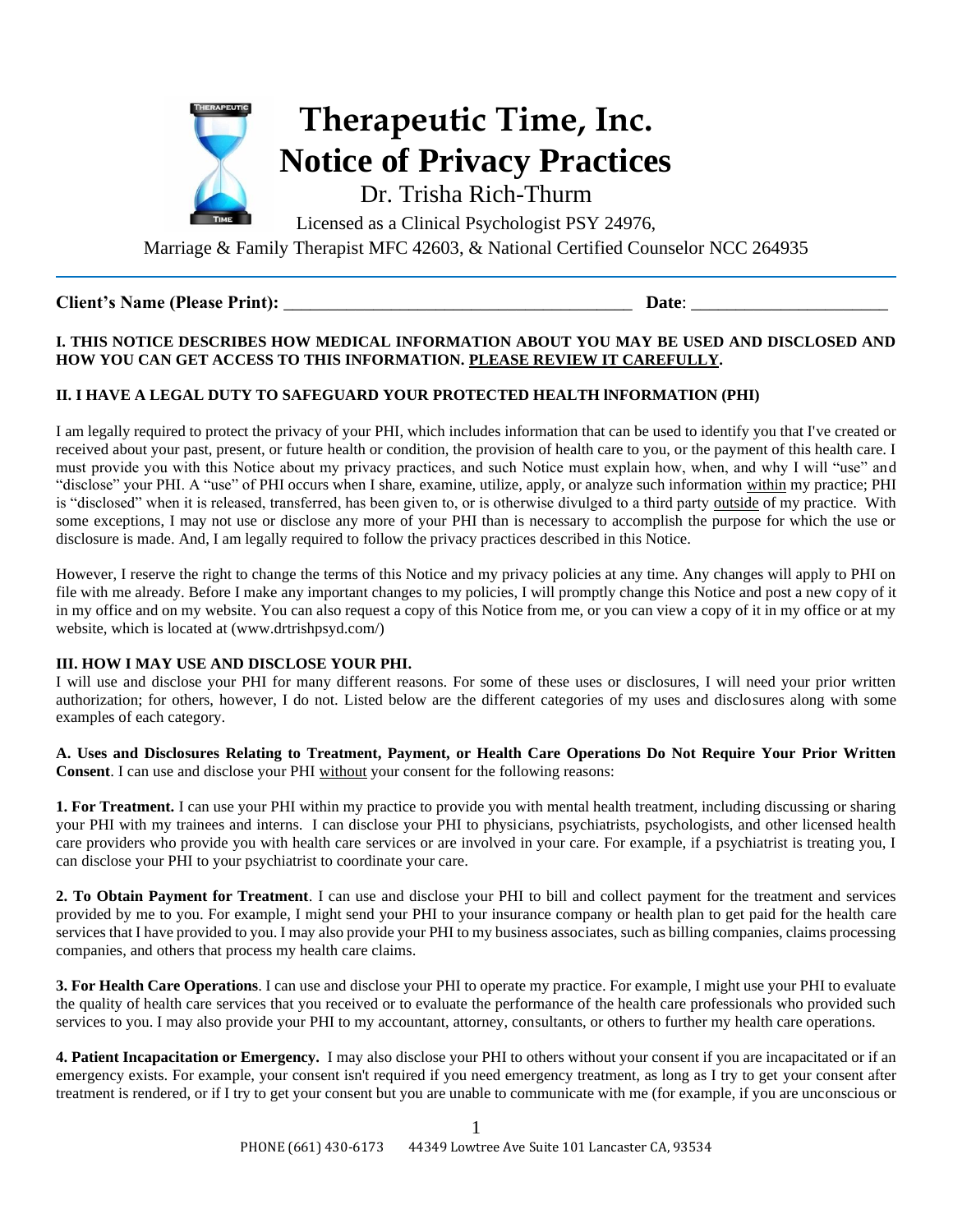in severe pain) and I think that you would consent to such treatment if you were able to do so.

**B. Certain Other Uses and Disclosures Also Do Not Require Your Consent or Authorization**. I can use and disclose your PHI without your consent or authorization for the following reasons:

1. When federal, state, or local laws require disclosure. For example, I may have to make a disclosure to applicable governmental officials when a law requires me to report information to government agencies and law enforcement personnel about victims of abuse or neglect.

2. When judicial or administrative proceedings require disclosure. For example, if you are involved in a lawsuit or a claim for workers' compensation benefits, I may have to use or disclose your PHI in response to a court or administrative order. I may also have to use or disclose your PHI in response to a subpoena.

3. When law enforcement requires disclosure. For example, I may have to use or disclose your PHI in response to a search warrant.

4. When public health activities require disclosure. For example, I may have to use or disclose your PHI to report to a government official an adverse reaction that you have to a medication.

5. When health oversight activities require disclosure. For example, I may have to provide information to assist the government in conducting an investigation or inspection of a health care provider or organization.

6. To avert a serious threat to health or safety. For example, I may have to use or disclose your PHI to avert a serious threat to the health or safety of others. However, any such disclosures will only be made to someone able to prevent the threatened harm from occurring.

7. For specialized government functions. If you are in the military, I may have to use or disclose your PHI for national security purposes, including protecting the President of the United States or conducting intelligence operations.

8. To remind you about appointments and to inform you of health-related benefits or services. For example, I may have to use or disclose your PHI to remind you about your appointments, or to give you information about treatment alternatives, other health care services, or other health care benefits that I offer that may be of interest to you.

### **C. Certain Uses and Disclosures Require You to Have the Opportunity to Object.**

**1. Disclosures to Family, Friends, or Others**. I may provide your PHI to a family member, friend, or other person that you indicate is involved in your care or the payment for your health care, unless you object in whole or in part. The opportunity to consent may be obtained retroactively in emergency situations.

**D. Other Uses and Disclosures Require Your Prior Written Authorization**. In any other situation not described in sections III A, B, and C above, I will need your written authorization before using or disclosing any of your PHI. If you choose to sign an authorization to disclose your PHI, you can later revoke such authorization in writing to stop any future uses and disclosures (to the extent that I haven't taken any action in reliance on such authorization) of your PHI by me.

### **IV. WHAT RIGHTS YOU HAVE REGARDING YOUR PHI**

#### **You have the following rights with respect to your PHI:**

**A**. **The Right to Request Restrictions on My Uses and Disclosures**. You have the right to request restrictions or limitations on my uses or disclosures of your PHI to carry out my treatment, payment, or health care operations. You also have the right to request that I restrict or limit disclosures of your PHI to family members or friends or others involved in your care or who are financially responsible for your care. Please submit such requests to me in writing. I will consider your requests, but I am not legally required to accept them. If I do accept your requests, I will put them in writing and I will abide by them, except in emergency situations. However, be advised, that you may not limit the uses and disclosures that I am legally required to make.

**B. The Right to Choose How I Send PHI to You**. You have the right to request that I send confidential information to you to at an alternate address (for example, sending information to your work address rather than your home address) or by alternate means (for example, e-mail instead of regular mail). I must agree to your request so long as it is reasonable and you specify how or where you wish to be contacted, and, when appropriate, you provide me with information as to how payment for such alternate communications will be handled. I may not require an explanation from you as to the basis of your request as a condition of providing communications on a confidential basis.